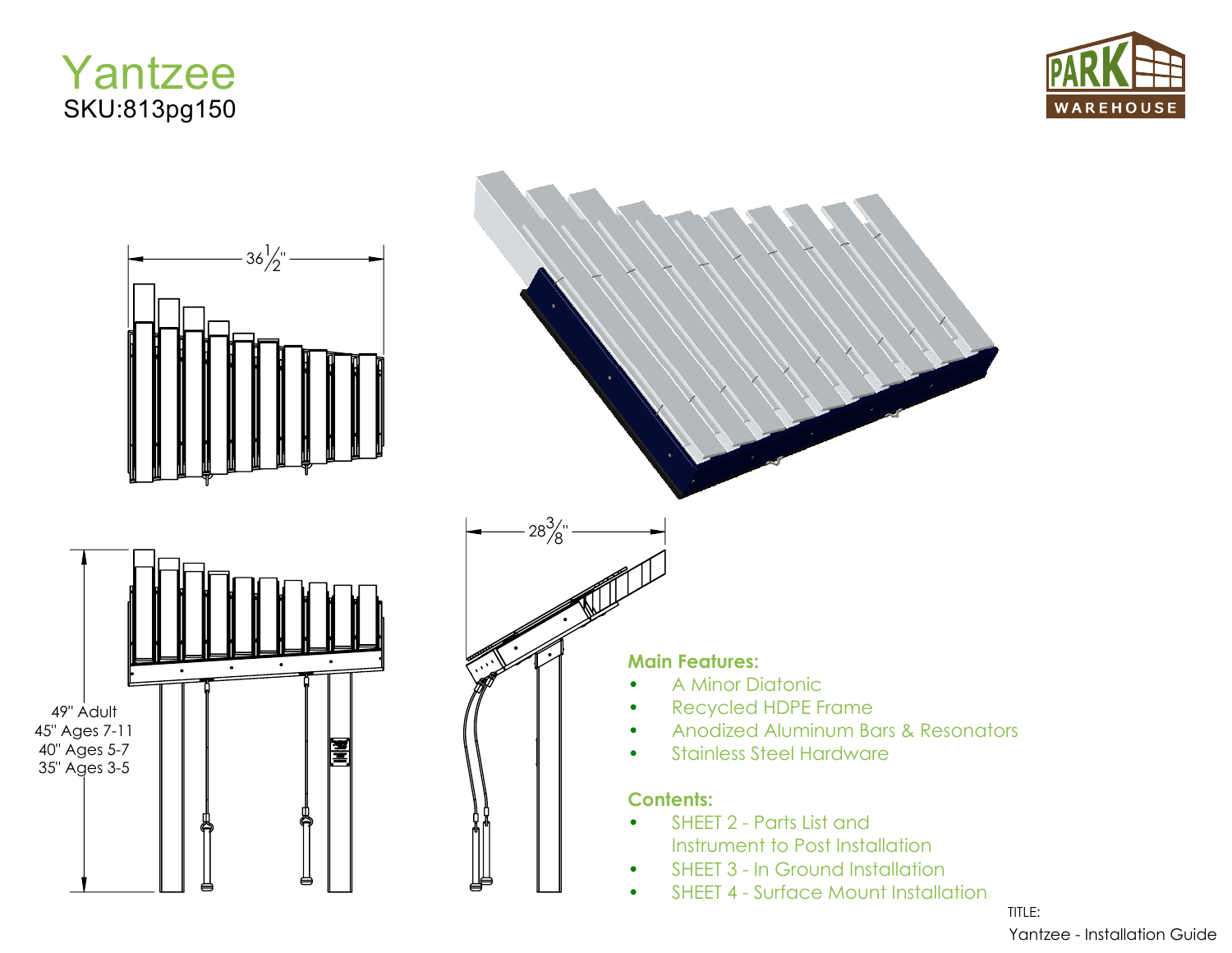| <b>ITEM NO.</b> | <b>PART DESCRIPTION</b>                              | In Ground -<br><b>Recycled Post/QTY.</b> | In Ground -<br>Steel Post/QTY. | <b>Surface Mount</b><br><b>Recycled Post/QTY.</b> | <b>Surface Mount</b><br>Steel Post/QTY. |
|-----------------|------------------------------------------------------|------------------------------------------|--------------------------------|---------------------------------------------------|-----------------------------------------|
|                 | Yantzee Instrument Assembly                          |                                          |                                |                                                   |                                         |
|                 | Small ABS Holster                                    |                                          |                                |                                                   |                                         |
| 3               | In Ground Recycled Post, 72"lg.                      |                                          |                                |                                                   |                                         |
| 4               | In Ground Steel Post, 72"lg.                         |                                          |                                |                                                   |                                         |
| .5              | Surface Mount Recycled Post, 36"lg.                  |                                          |                                |                                                   |                                         |
| 6               | Surface Mount Steel Post, 36"lg.                     |                                          |                                |                                                   |                                         |
|                 | Surface Mount Base, For Recycled Post                |                                          |                                |                                                   |                                         |
| 8               | #8 Flat Head Screw, 1.25"lg. SS, T15 tamp            | 8                                        | 8                              | 8                                                 | 8                                       |
| 9               | #8 Button Head Screw, 1.25"lg. SS, T15 tamp          | 10                                       |                                | 10                                                |                                         |
| 10 <sup>°</sup> | #10-24 Button Head Machine Screw, 1" g. SS, T25 tamp |                                          | 10                             |                                                   | 10                                      |
| 11              | 5/16" Hex Head Lag Bolt, 5"lg. SS                    |                                          |                                |                                                   |                                         |
| 12              | 3/8"-16 Wedge Expansion Anchor, SS                   |                                          |                                |                                                   | 8                                       |
| 13              | 35/64" Hex Nut Cap                                   |                                          |                                | 8                                                 | 8                                       |
| 14              | <b>Security Driver</b>                               |                                          |                                |                                                   |                                         |

**Step 1:** Start by mounting the Holsters to the Instrument Back with the provided #8 Flat Head Screws and Driver. The Back comes predrilled. Screw heads should be flush with the Holster surface when properly installed. Holster should also be flush along the back. Drive Screws slowly to prevent stripping.

**Step 2:** With two people, situate the Instrument with Holsters installed onto the Posts. Posts come predrilled and/or tapped. Fasten the Instrument to the Posts with the provided #8 Button Head Screw for Recycled Posts or #10-24 Button Head Machine Screw for Steel Posts. Drivers are provided.



Parts List and Instrument to Post Installation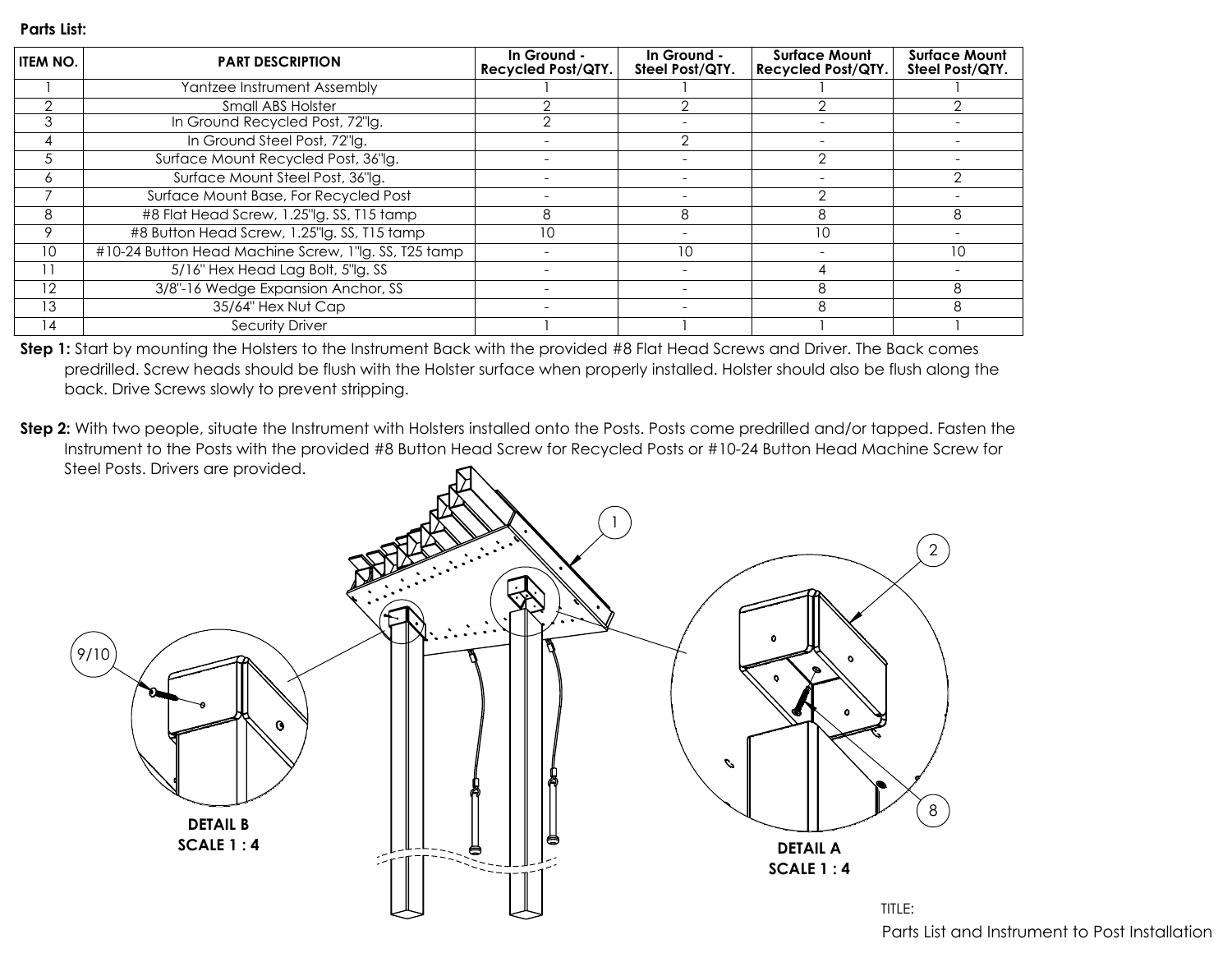**Step 1:** Excavate two 10" diameter holes, 36" deep, and 24" on center at the installation location. Contractor can modify Post to desired height. Post Length = Frost Depth (36" Recommended) + Finished Post Height

**Finished Post Height Guideline:** (Ages 3-5, 22") (Ages 5-7, 27") (Ages 7-11, 32") (Adult, 36")

**Step 2:** With two people, lower the Posts with the Instrument attached into the excavated holes.

- **Step 3:** Verify the correct placement, levelness, and finished height of the Instrument. Check for sufficient clearance around the Instrument, a 36" perimeter around the Instrument is recommended for wheelchair accessibility.
- **Step 4:** Last pour concrete around the posts. It is recommended to brace the Instrument to hold it rigid while the concrete cures. Leave to set according to the concrete manufacturers guidelines. Approximately (6) 80lb. bags will be needed.